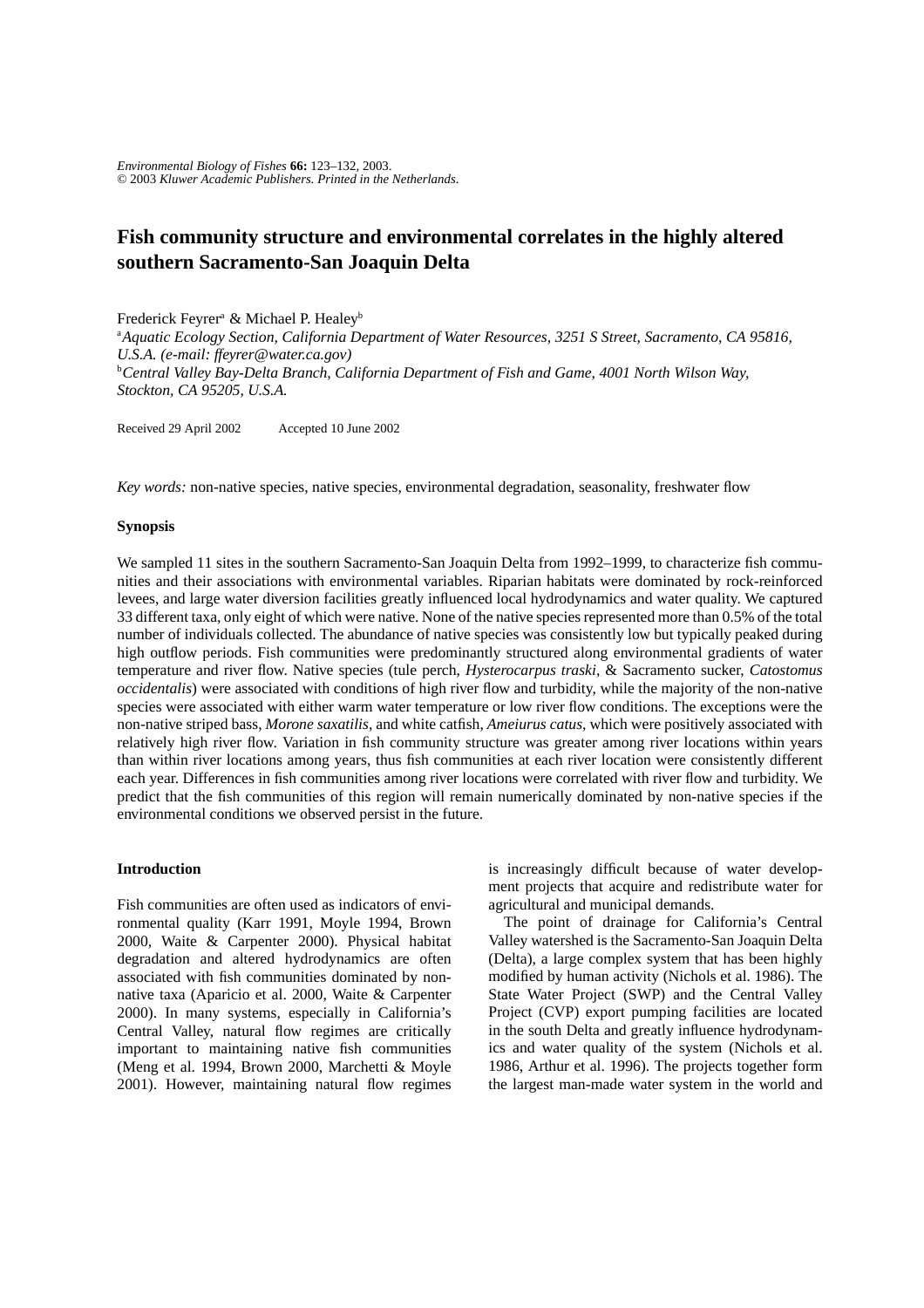supply agricultural irrigation water for California's Central Valley plus municipal water for two thirds of California's populous (∼22 million people). Additionally, dams associated with the water projects highly regulate river inflow to the region and compromise the natural hydrograph. The south Delta is arguably the most altered region of the system considering the influence of the water export facilities and associated river flow control structures (Nichols et al. 1986, Arthur et al. 1996), as well as degraded habitat quality in the lower San Joaquin River (SJR) drainage (Saiki 1984, Brown 2000).

The fish faunas of the central Delta (Grimaldo et al. 2002), and downstream in Suisun Marsh (Moyle et al. 1986, Meng et al. 1994), are dominated by non-native taxa. It has been hypothesized that the numerically dominant non-native species are better adapted for the altered water quality, habitat, and hydrologic conditions than the native species (Bennett & Moyle 1996). In support of this hypothesis, Grimaldo et al. (2002) found that native species were most abundant during the spring when water quality and hydrology are most similar to historic natural conditions. Furthermore, several species exhibit a significant positive abundanceriver flow relationship (Jassby et al. 1995, Meng et al. 1994, Sommer et al. 1997).

In this paper, we report on an 8 year study of fishes in the south Delta. Our goals for this paper were to (1) describe faunal composition, including the status of native species, (2) determine the relative importance of environmental variables structuring fish communities, and (3) examine spatial (river location) and temporal (year-to-year) variation in fish community structure within the south Delta.

## **Study area**

The Delta (Figure 1), located upstream of the confluence of the Sacramento and SJRs, consists of over 1000 km of waterways with a drainage area encompassing approximately 40% of California's surface area (Nichols et al. 1986). Annual discharge averages about 34 000 m−<sup>3</sup> per year. Approximately 60% of natural discharge is diverted either upstream of the Delta, within the Delta, or at the CVP and SWP diversion facilities for agricultural and municipal consumption (Nichols et al. 1986).

We sampled fishes within three tidally influenced south Delta sloughs, Old River (OR), Middle River



Sacramento River

San Joaquin River

Sacramento

*Figure 1*. Location of sampling sites (open circles) in the Sacramento-San Joaquin Delta.

(MR), Grant Line Canal (GLC), and also within the SJR (Figure 1). As throughout most of the channels in the Delta, these waterways are constricted within flood control levees. Rock-reinforced banks dominated riparian habitats at these locations and only remnants of natural wetland vegetation were present. Non-native submerged aquatic vegetation, primarily the Brazilian waterweed, *Egeria densa*, dominated the aquatic littoral zone. Channel bottom substrates consisted primarily of mud, sand, or peat. Agriculture was the dominant land use activity beyond the channel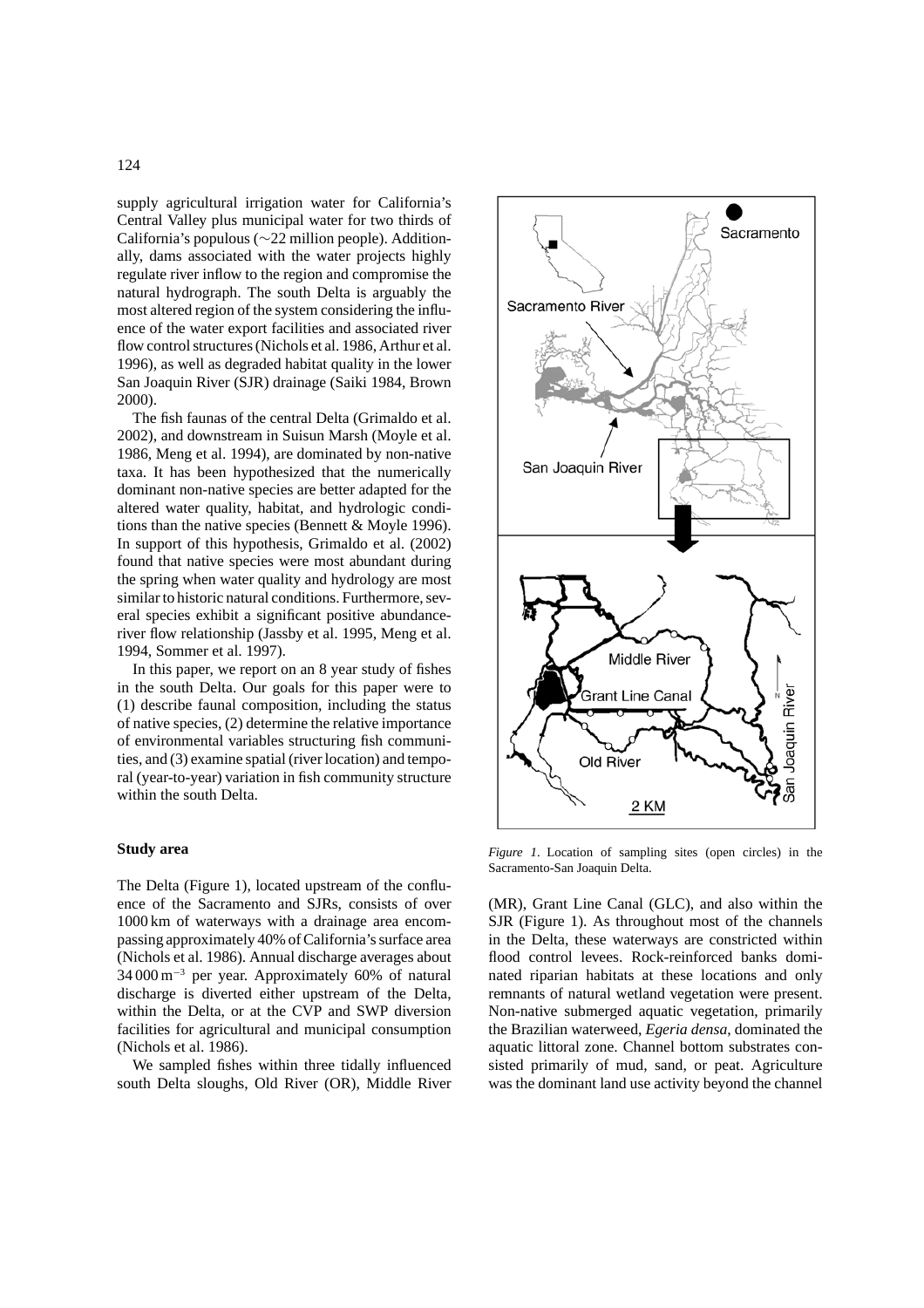levees and many local agricultural diversion facilities were located within the study area.

#### **Methods**

# *Data collection*

We sampled fishes in the south Delta over an 8 year period, 1992–1999. Initially, we conducted monthly sampling year-round from April 1992– November 1995. Thereafter, we conducted monthly sampling April–November 1996, March–November 1997, March–October 1998, and March–September 1999. We sampled fishes at 11 permanent stations – three stations each within OR, MR, GLC, and two stations within SJR (Figure 1). The SJR stations were sampled 1992–1995 while all other stations were sampled each year. The SJR sites were terminated after 1995 due to resource constraints. Each station was sampled by boat-employed pulsed DC electroshocking starting just after dusk along transects approximately 500 m in length on one bank. Each station was sampled usually once per month except in rare instances when equipment breakdown or logistical problems arose; 909 samples were obtained over the study period. All fishes captured were identified to species, measured for fork length (millimeters), and released alive after sampling was completed. Fish catch data from this study are available in raw form from the Interagency Ecological Program website at http://iep.water.ca.gov/.

Four environmental variables were recorded with each sampling event, water temperature (°C), specific conductance  $(\mu S)$ , turbidity (NTU), and dissolved oxygen (mg l<sup>−1</sup>), while tidally averaged daily flow (m<sup>3</sup> s<sup>−1</sup>) for each site was obtained from the California Department of Water Resources' CALSIM Hydrology Model.

#### *Data analysis*

Environmental variables were compared among river locations with a generalized linear model procedure with month as a covariate. Differences were considered significant at  $p < 0.05$ . To determine the relationship between the abundance of native species and river flow, we examined the concordance of average monthly catch per shock hour (CPUE) of all native species and average river flow. We conducted this analysis for each year and considered the rank correlations significant at  $p < 0.05$ .

We used canonical correspondence analysis (CCA) to investigate associations of fish communities with environmental variables (ter Braak & Verdonschot 1995, Legendre & Legendre 2000). CCA is a multivariate direct ordination technique that extracts synthetic environmental gradients that maximize niche separation within communities, thereby facilitating the interpretation of how species abundances relate to environmental variables. Analyses were conducted with the CANOCO software program (ter Braak & Smilauer 1998). To reduce the influence of rare taxa, we limited the CCA to species that occurred in at least 10% of all samples. Non-transformed species proportional abundance data and all five environmental variables (centered and standardized) for each sample were initially included in the analysis. We used the forward selection procedure with Monte Carlo simulations (199 permutations) to constrain the final model to only included environmental variables significant at p < 0.05 (ter Braak & Smilauer 1998).

We used detrended correspondence analysis (DCA) to investigate spatial (location: slough/river) and temporal (year-to-year) variation in fish community structure. DCA is an indirect eigenvector ordination technique based upon reciprocal averaging that corrects for the 'arch effect' observed in correspondence analysis (Gausch 1982, Legendre & Legendre 2000). Primary gradients within communities are effectively displayed by DCA, and species turnover rates can be inferred by scaling the axes to standard deviation units of sample scores, 50% turnover in species composition occurs over approximately one standard deviation (Gausch 1982). We limited the DCA to data collected from April–September, the only months sampled in all years. Species proportional abundance data were summarized by location and year for this analysis because we were interested in knowing if the fish communities at each location were annually persistent. Only species that occurred in at least 10% of the total samples were included in the analysis. We utilized detrending by segments with the CANOCO software program (ter Braak & Smilauer 1998) and therefore only visually interpreted scores along axis one of the DCA plot as ecologically meaningful (Legendre & Legendre 2000). As we will demonstrate later, DCA site scores clustered in the same order each year. We used Pearson product-moment correlations to determine if DCA axis one scores were correlated with any of the five environmental variable average values for the corresponding site and year.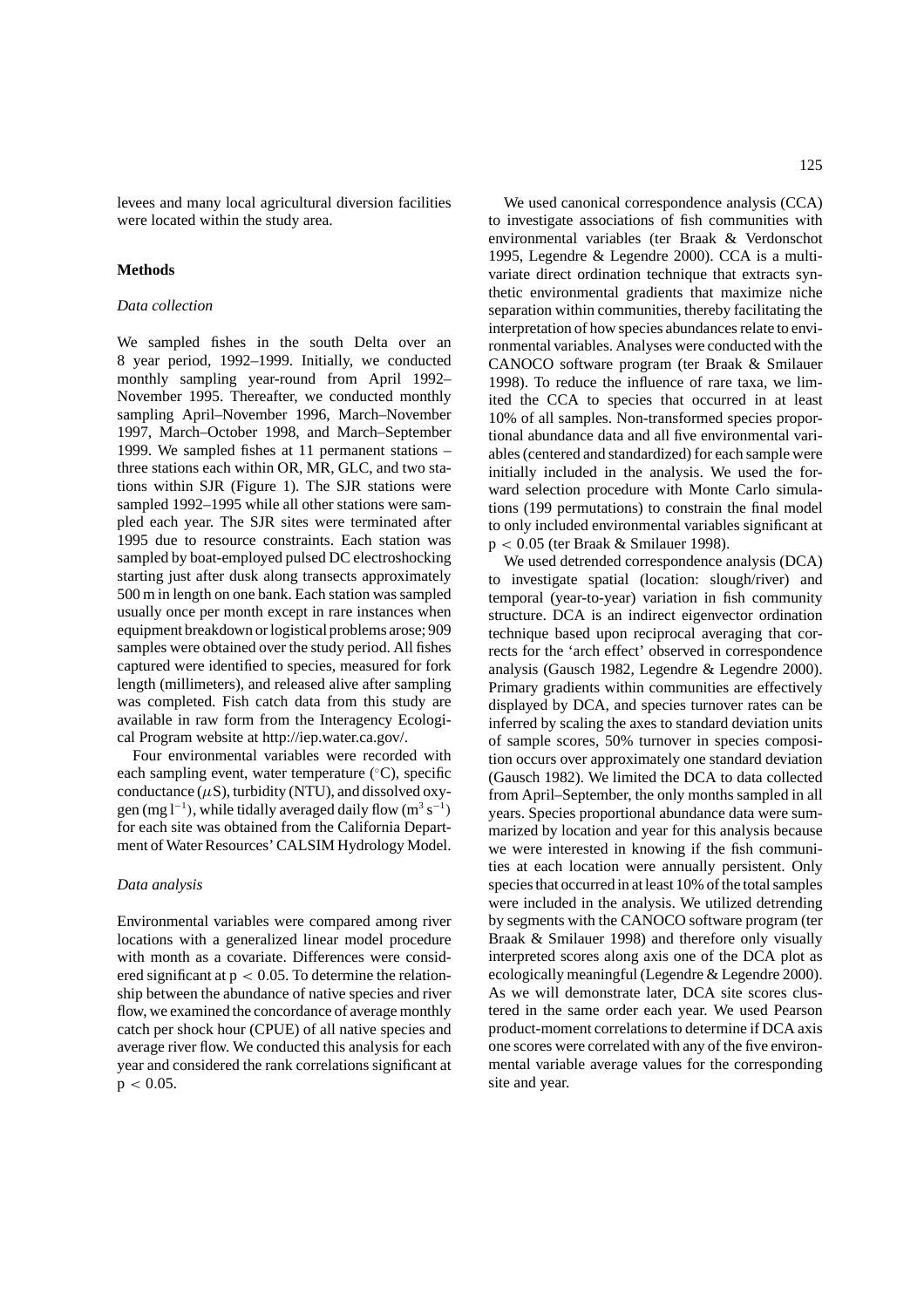# **Results**

## *Physical conditions*

There were notable differences in average physical conditions among the sampling locations (Table 1). SJR possessed the greatest mean river flow, specific conductance, turbidity, dissolved oxygen concentration, and the lowest water temperature. MR possessed the lowest river flow, dissolved oxygen concentration, and highest water temperature. OR and GLC possessed conditions intermediate of MR and the SJR.

Physical conditions also exhibited strong seasonality from April through September (Figure 2). For all locations, river flow was highest early in the season and lowest late in the season. SJR and GLC exhibited significantly higher river flow than OR and MR  $(p < 0.05)$ . Water temperature was lowest early in the season and highest late in the season with no significant differences among locations ( $p > 0.05$ ). Specific conductance generally increased over the season, except in OR where it decreased slightly. Specific conductance at SJR was significantly higher than at OR ( $p < 0.05$ ). Turbidity generally increased across the season until September, when it decreased slightly. Turbidity at SJR and GLC was significantly higher than at MR and OR  $(p < 0.05)$ . Dissolved oxygen concentration generally decreased across the season until September, when it increased. SJR exhibited the highest concentration of dissolved oxygen ( $p < 0.05$ ).

#### *Fish species composition*

Over the study period, 70 939 fishes representing 33 species were collected (Table 2). Only eight native species were captured, none of which represented more than 0.5% of the total catch. The most common species were bluegill, *Lepomis macrochirus*, redear sunfish, *Lepomis microlophus*, white catfish, *Ameiurus catus*, and largemouth bass, *Micropterus salmoides*. These species comprised over 65% of the total catch and each occurred in at least 79% of the total samples. Over the study period, CPUE of non-native species peaked in spring and fall, while the CPUE of native species was consistently very low across all months with a small peak in April (Figure 3). The CPUE of native fishes was significantly rank correlated with river flow across months in all years ( $p < 0.05$ ). With the exception of 1995, all rank correlations exhibited a positive slope.

## *Associations among fish communities and environmental variables*

The forward selection procedure resulted in the retention of all five environmental variables in the final CCA model. The first two CCA axes explained a total of 10% of the variation in species distribution (8% & 2%, respectively; Table 3). Inter-set correlations indicated that river flow and water temperature were important gradients for the first two CCA axes (Table 3).

The influence of all five environmental variables on community structure was depicted in a CCA ordination plot (Figure 4). We found that native species (tule perch, *Hysterocarpus traski*, and Sacramento sucker, *Catostomus occidentalis*) were associated with high river flow and turbidity. High river flow is characteristic of early season conditions in the south Delta, while the highest turbidity was observed in SJR and GLC, the locations with the highest river flow (Figure 2). The majority of the non-native species were associated with either high water temperature or low river flow. High water temperature and low river flow were conditions characteristic of MR and OR (Figure 2). Two nonnative species, striped bass, *Morone saxatilis,* and white catfish, *Ameiurus catus*, were associated with relatively high river flow.

*Table 1*. Environmental variable mean values and standard deviations (in parentheses) for the four sampling regions in the south Delta, 1992–1999.

| Variable                        | Middle<br>River | Old<br>River | <b>Grant</b> Line<br>Canal | San Joaquin<br>River |
|---------------------------------|-----------------|--------------|----------------------------|----------------------|
| Flow $(m^3 \text{ sec}^{-1})$   | 5.8(9.0)        | 10.2(14.8)   | 57.5 (66.2)                | 104.5(146.1)         |
| Water temperature $(^{\circ}C)$ | 19.3(5.1)       | 18.8(4.7)    | 19.1(4.5)                  | 18.1(5.3)            |
| Specific cond. $(\mu S)$        | 406 (181)       | 609 (271)    | 543 (248)                  | 676 (305)            |
| Turbidity (NTU)                 | 13.8(11.8)      | 14.4(10.4)   | 17.6(11.3)                 | 19.5(17.7)           |
| Dissolved oxygen $(mg l^{-1})$  | 7.9(1.5)        | 7.6(1.5)     | 7.9(1.4)                   | 8.9(1.6)             |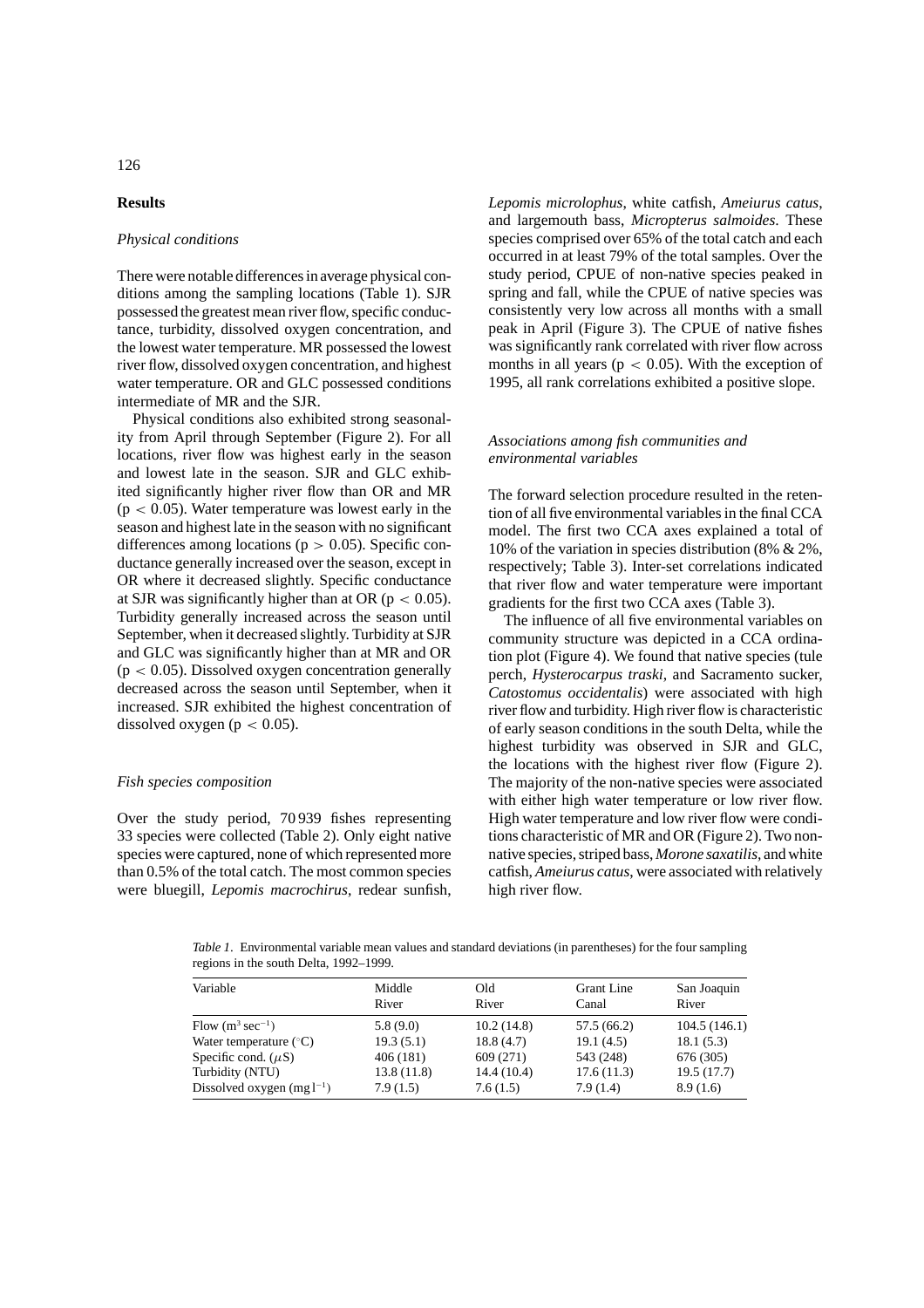

*Figure 2*. Mean monthly values for environmental variables at each location over the study period. Error bars represent one standard error.

#### *Fish community structure*

The first axis of the DCA ordination accounted for 45.2% of the variance of the annual fish community data (eigenvalue  $= 0.23$ ) with a gradient length of 1.6 standard deviation units. Site scores along axis one of the DCA ordination diagram (Figure 5) showed that variation in fish community structure was greater among locations within years than within locations among years. For each year separately, site scores clustered along a MR–OR–GLC–SJR gradient. This

suggested that the fish communities at each location were persistent in that they were consistently different each year each. DCA axis one scores were most correlated with river flow (Table 4). This suggested that the year-to-year consistency in fish communities across locations was influenced primarily by an environmental gradient of river flow. The location with the highest river flow, SJR, possessed the most unique fish community. The DCA species scores also suggested that locations clustered along an environmental gradient of river flow (Figure 5). Species shown to be associated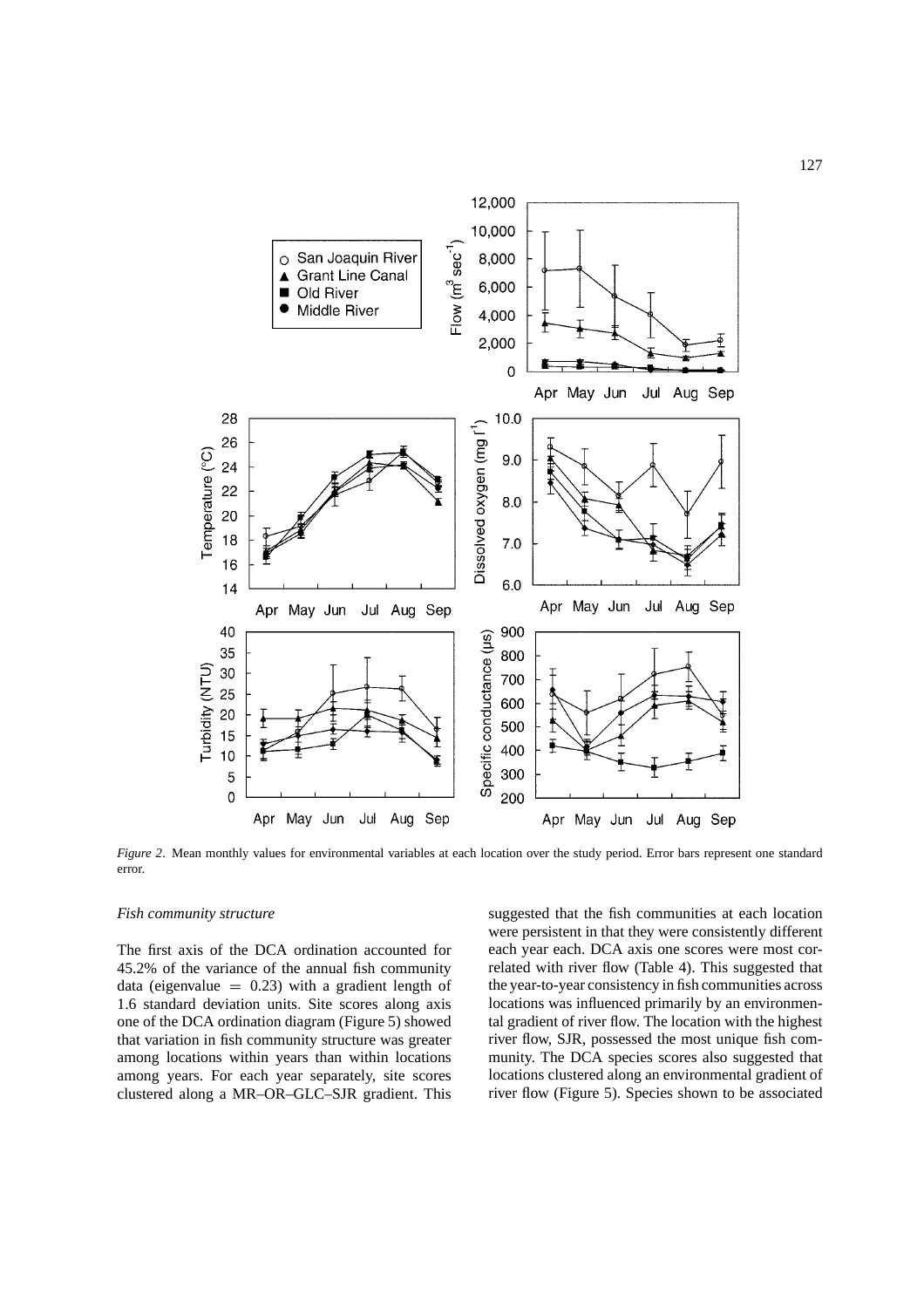*Table 2.* Taxa, code, status  $(A = non-native, N = native)$ , total number, and percent number (if greater than 1%) of fishes captured in the south Delta, 1992–1999.

| Taxa                             | Code       | <b>Status</b> | Number (%) |
|----------------------------------|------------|---------------|------------|
| Bluegill, Lepomis macrochirus    | ВG         | A             | 19820 (28) |
| Redear sunfish,                  | RS         | A             | 9521 (13)  |
| Lepomis microlophus              |            |               |            |
| White catfish, Ameiurus catus    | WC         | A             | 9088 (13)  |
| Largemouth bass,                 | LB         | A             | 7950 (11)  |
| Micropterus salmoides            |            |               |            |
| Golden shiner,                   | GS         | A             | 5393 (8)   |
| Notemigonus crysoleucas          |            |               |            |
| Striped bass, Morone saxatilis   | SВ         | A             | 5 0 43 (7) |
| Inland silverside,               | IS         | A             | 4262(6)    |
| Menidia beryllina                |            |               |            |
| Threadfin shad,                  | TS         | A             | 3589(5)    |
| Dorosoma petenense               |            |               |            |
| Common carp, Cyprinus carpio     | CP         | A             | 1726(2)    |
| Channel catfish,                 | CC         | A             | 712(1)     |
| Ictalurus punctatus              |            |               |            |
| Yellowfin goby,                  | YG         | A             | 497(1)     |
| Acanthogobius flavimanus         |            |               |            |
|                                  |            |               |            |
| Chinook salmon,                  | CS         | N             | 390        |
| Oncorhynchus tshawytscha         |            |               |            |
| Tule perch, Hysterocarpus traski | TP         | N             | 384        |
| Warmouth, Lepomis gulosus        | WM         | A             | 313        |
| Sacramento sucker,               | SS         | N             | 278        |
| Catostomus occidentalis          |            |               |            |
| Goldfish, Carassius auratus      | GF         | A             | 256        |
| Sacramento blackfish,            | SВ         | N             | 238        |
| Orthodon microlepidotus          |            |               |            |
| Black crappie,                   | ВC         | A             | 226        |
| Pomoxis nigromaculatus           |            |               |            |
| Shimofuri goby,                  | SG         | A             | 192        |
| Tridentiger bifasciatus          |            |               |            |
| Brown bullhead.                  | ВB         | А             | 186        |
| Ameiurus nebulosus               |            |               |            |
| Bigscale logperch,               | LP         | A             | 180        |
| Percina macrolepida              |            |               |            |
| Green sunfish, Lepomis cyanellus | GS         | A             | 138        |
| Smallmouth bass,                 | SВ         | A             | 138        |
| Micropterus dolomieui            |            |               |            |
| Splittail, Pogonichthys          | SPT        | N             | 94         |
| macrolepidotus                   |            |               |            |
| Mosquitofish, Gambusia affinis   | GAM        | A             | 67         |
| American shad,                   | AS         | A             | 63         |
| Alosa sapidissima                |            |               |            |
| Prickly sculpin, Cottus asper    | PS         | Ν             | 60         |
| Sacramento pikeminnow,           | SP         | N             | 55         |
| Ptychocheleius grandis           |            |               |            |
| Black bullhead, Ameiurus melas   | BLB        | А             | 43         |
| Fathead minnow,                  | FM         | A             | 18         |
| Pimephales promelas              |            |               |            |
| Red shiner, Cyprinella lutrensis | RSH        | А             | 13         |
| White crappie, Pomoxis annularis | WС         | А             | 4          |
| Steelhead, O. mykiss             | <b>STH</b> | N             | 2          |

with river flow by CCA were clustered in the same region of the DCA plot as the locations with the highest river flow.

#### **Discussion**

## *Faunal composition*

The fish communities we observed in the south Delta were similar to those observed in other regions of the Delta (Moyle et al. 1986, Meng et al. 1994, Grimaldo et al. 2002) and its watershed (Saiki 1984, Brown 2000, Marchetti & Moyle 2001) in that non-native species were dominate; native species represented less than 5% of all individuals captured. Although our study may be somewhat biased for selecting fishes with certain morphologies or behavioral traits because sampling was only conducted by boat electroshocking after dusk, other sampling gears used over the same time period have not collected additional resident native species in the south Delta (our unpublished data).

Reasons for the limited number of native species in the Delta include a combination of influences such as degraded physical habitat such as channelization, altered hydrodynamics (Nichols et al. 1986), and negative interactions with non-native species such as competition (Marchetti 1999) or predation (Turner & Kelley 1966, Bennett & Moyle 1996). These characteristics exemplify the south Delta and reflect our results. The non-native species we found abundant in the south Delta generally have broad environmental tolerances and can withstand the altered habitats better than the natives. Our findings of abundant non-native species in altered habitats are consistent with other recent studies. Waite & Carpenter (2000) found nonnative species to be prevalent in streams that they classified as heavily altered within Oregon's Willamette Basin. Aparicio et al. (2000) found that the decline of native species in a Mediterranean watershed on the Iberian Peninsula of Spain was associated with physical habitat and environmental degradation.

# *The relative importance of environmental variables structuring fish communities*

The abundance of native species (tule perch and Sacramento sucker) was associated with conditions and locations of high river flow and turbidity. These results are consistent with other studies in the Delta and its watershed (Brown 2000, Marchetti & Moyle 2001,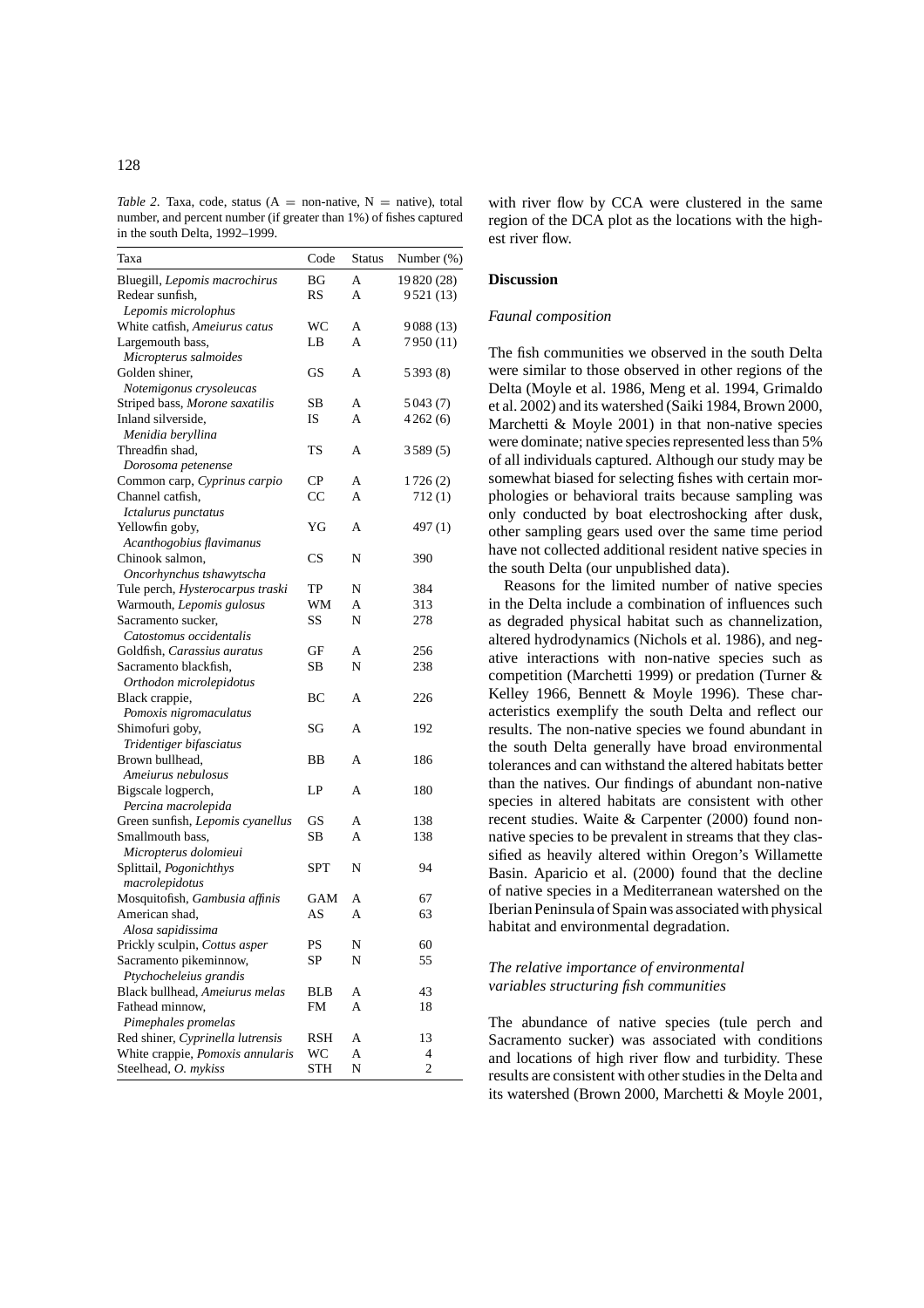

*Figure 3*. Mean monthly catch per shock hour (CPUE) of native and non-native species over the study period. Error bars represent one standard error.

*Table 3*. Summary statistics for the CCA of fish abundance and environmental variables. Total Inertia = 1.63.

| Variable                           | Axis 1 | Axis 2   |
|------------------------------------|--------|----------|
| Eigenvalue                         | 0.122  | 0.028    |
| Species-environment correlation    | 0.601  | 0.448    |
| Cumulative percentage of variation |        |          |
| Explained by species only          | 7.5    | 9.2      |
| Explained by species & env. var.   | 71.4   | 87.9     |
| Inter-set correlations with axes   |        |          |
| River flow                         | 0.361  | 0.230    |
| Temperature                        | 0.380  | $-0.331$ |
| Specific conductance               | 0.086  | 0.111    |
| Turbidity                          | 0.191  | 0.150    |
| Dissolved oxygen                   | 0.077  | $-0.054$ |



*Figure 4*. Plot of CCA showing species scores and the importance of environmental variables (vectors). Species codes are given in Table 2. Scores for LB and GF were shifted slightly to facilitate visual interpretation of the plot. Temp  $=$  water temperature,  $DO =$  dissolved oxygen,  $SC =$  specific conductance,  $Turb =$  turbidity,  $Flow = river flow$ . Native species are indicated by an asterisk.

Grimaldo et al. 2002). Hydrology in the Delta is highly altered and only resembles historic conditions during seasonal extreme flow events that typically occur during the spring. Grimaldo et al. (2002) found that the abundance of native species in the central Delta was highest during peak spring flows. Seasonal flow events may be beneficial for native species in the south Delta by providing optimal environmental conditions for spawning and rearing (Jassby et al. 1995, Sommer et al. 1997, Sommer et al. 2001), by displacing nonnative species (Marchetti & Moyle 2001), and by providing suboptimal spawning and rearing conditions for some non-native species (Marchetti & Moyle 2001, Brown & Ford 2002). High flows also increase habitat area and turbidity, which could decrease the potential for predation induced mortality of native species and their progeny.

Environmental conditions in the south Delta were more favorable to non-native species than the natives. The majority of the non-native species were associated with either high water temperature or low river flow, conditions common in the south Delta due to the water diversion facilities and flow control structures. The environmental associations of striped bass, relatively high river flow and turbidity, were similar to those of the native species. This result was not surprising because striped bass is a pelagic anadromous species that requires moderate river flow for spawning and larval transport. White catfish was associated with high river flow and warm temperature, and the DCA indicated a location association with SJR. These results together suggest that white catfish were probably most susceptible to the electroshocking gear (i.e. present in shallow water) during the warm summer periods in the SJR (where river flow was highest).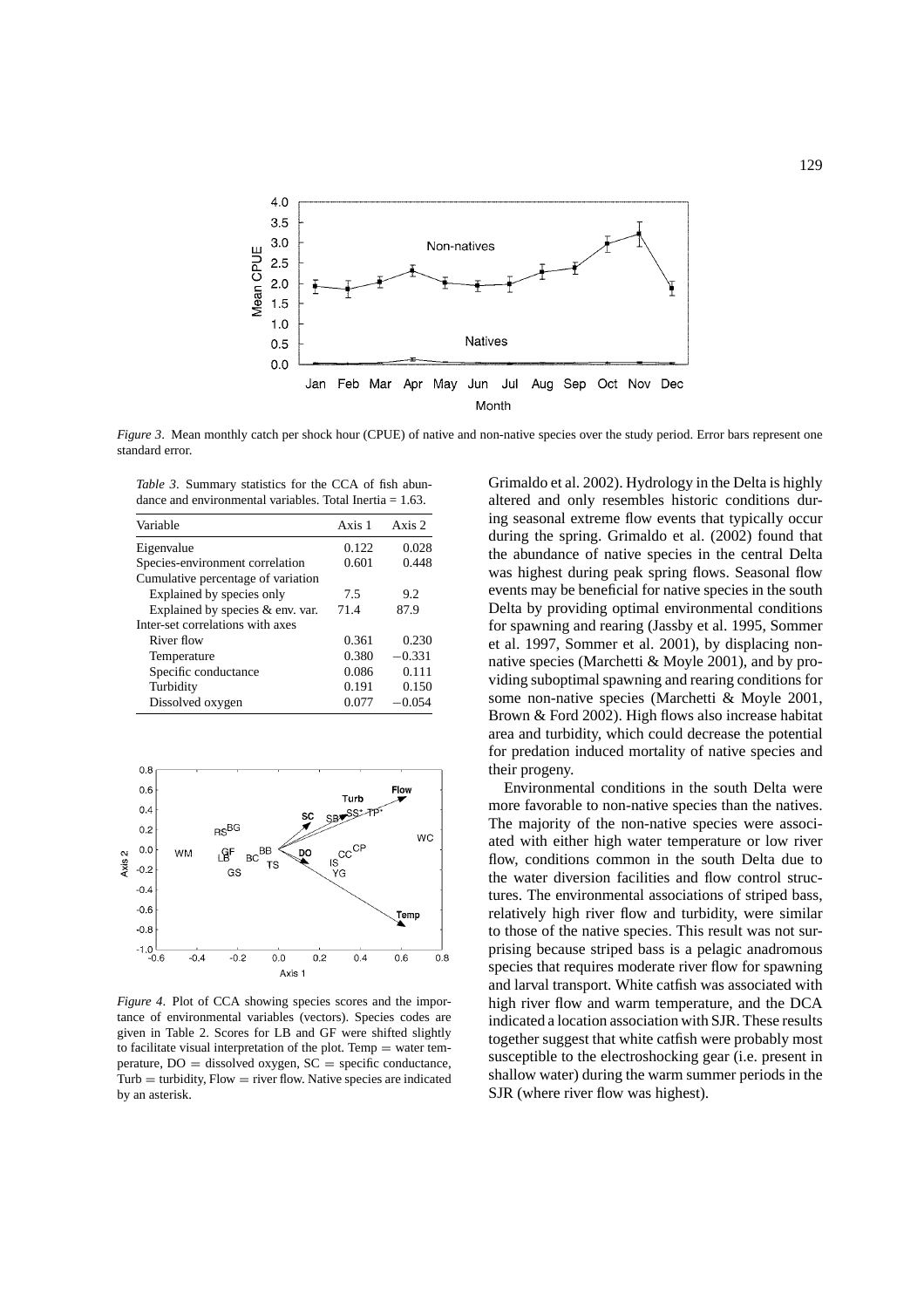

*Figure 5*. Plot of DCA showing site scores (top) and species scores (bottom). Site scores are coded by year and are enclosed by river location to facilitate interpretation. Species codes are given in Table 2. The scales are different in each diagram to facilitate interpretation. Native species are indicated by an asterisk.

*Table 4*. Pearson product-moment correlations between DCA axis one site scores and environmental variable mean values for the corresponding site and year. P-values are given in parentheses.

| River flow               | Water temp.    | Specific cond. | Turbidity   | Dissolved oxygen |
|--------------------------|----------------|----------------|-------------|------------------|
| $(m^3 \text{ sec}^{-1})$ | $C^{\circ}$ C) | $(\mu S)$      | (NTU)       | $(mg l^{-1})$    |
| 0.55(0.002)              | $-0.26(0.181)$ | 0.42(0.028)    | 0.45(0.017) | 0.43(0.022)      |

# *Spatial and temporal variation in fish communities*

Annual fish community structure in the south Delta appeared to be relatively stable under given flow

regimes. The high correlation (0.55) between DCA axis one scores and mean river flow for the corresponding site and year suggested that fish communities varied spatially along an environmental gradient of river flow. Fish community structure in SJR was noticeably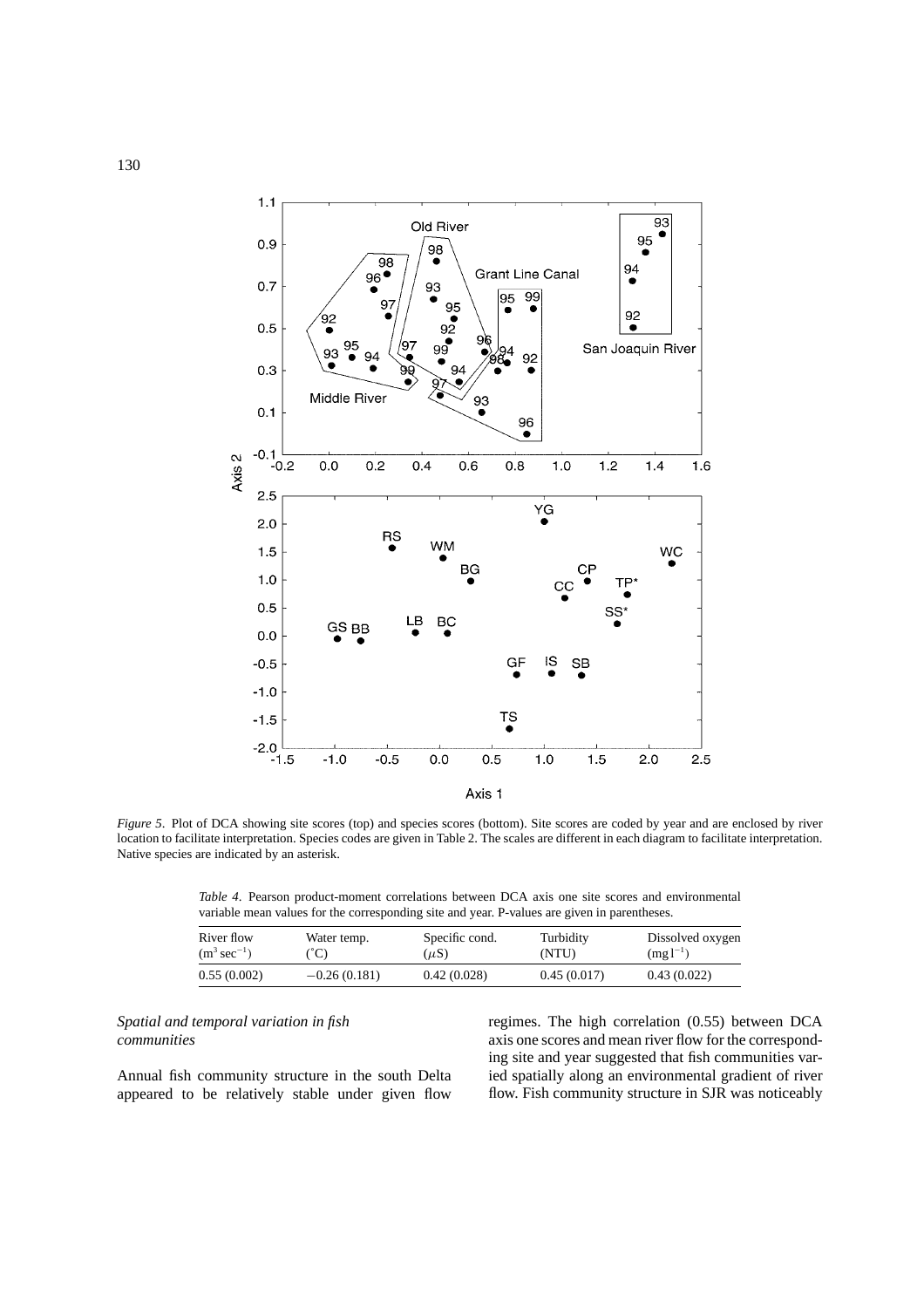different from the slough locations according to the DCA. River flow was the primary factor differentiating our three slough locations, however the SJR differed from these sloughs substantially by river flow and several other physical characteristics. SJR was considerably deeper at center channel, and sampled sites were void of habitat features found at the slough sites such as wetland vegetation, structure such as downed trees, and extensive submerged aquatic vegetation. All of these features contributed to higher habitat complexity in the sloughs. Such habitat complexity and slow water at the slough locations appeared to contribute to the abundance of non-native centrarchids in the community, while species more tolerant of fast water were associated with the SJR.

#### *Conservation implications*

The results of this study suggest that fish communities in the south Delta could be influenced by habitat manipulations. Our results suggest that increasing river flow in structurally similar sloughs could promote the presence of native species, and that decreased habitat complexity with a substantial increase in river flow could potentially displace non-native centrarchids. However, it is not known what type of habitat complexity is needed to maintain native fish populations. Meffe (1991) attributed the failed invasion of non-native bluegill in a southeastern blackwater stream to natural stream flow. He also suggested that nonnative species in southwestern streams were more easily displaced by major flow events than native species. Travnichek et al. (1995) documented the recovery of a fish assemblage after the inititation of minimum flows below an impoundment in the Tallapoosa River, Alabama. One limitation with this study is that tule perch and Sacramento sucker were the only native species used in the analyses and other natives may not respond in a similar fashion. Moreover, competition or predation from the prevalent non-native species may have influenced the environmental associations of these species. An additional concern is that upstream or downstream sources of recruitment for non-native species may preclude the persistence of a south Delta fish community dominated by native species. Therefore, it is imperative that the ecosystem function of habitat manipulations, and the competitive interactions and recruitment sources of species, be better understood before full-scale habitat restoration actions are implemented in the Sacramento-San Joaquin Delta.

## **Acknowledgements**

This study would not have been possible without the field assistance of many seasonal technicians. The support of H. Rooks and Z. Hymanson is acknowledged. We are grateful to P. Nader who conducted the CALSIM hydrology modeling. We express our appreciation to members of the Interagency Ecological Program for the San Francisco Estuary, Resident Fishes Workteam, especially L. Brown, T. Sommer, L. Grimaldo, and M. Nobriga for critically evaluating earlier drafts of the manuscript. This project was funded by the California Department of Water Resources' South Delta Improvements Program and the California Department of Fish and Game.

#### **References cited**

- Aparicio, E., M.J. Vargas, J.M. Olmo & A. de Sostoa. 2000. Decline of native freshwater fishes in a Mediterranean watershed on the Iberian Peninsula: A quantitative assessment. Env. Biol. Fish. 59: 11–19.
- Arthur, J.F., M.D. Ball & S.Y. Baughman. 1996. Summary of Federal and State Water Project environmental impacts in the San Francisco Bay-Delta Estuary, California. pp. 445–495. *In*: J.T. Hollibaugh (ed.). San Francisco Bay: The ecosystem. Pacific Division, American Association for the Advancement of Science, San Francisco, California.
- Bennett, W.A. & P.B. Moyle. 1996. Where have all the fishes gone? Interactive factors producing fish declines in the Sacramento-San Joaquin Estuary. pp. 519–542. *In*: J.T. Hollibaugh (ed.). San Francisco Bay: The ecosystem. Pacific Division, American Association for the Advancement of Science, San Francisco, California.
- Brown, L.R. 2000. Fish communities and their association with environmental variables, lower San Joaquin River drainage, California. Env. Biol. Fish. 57: 251–269.
- Brown, L.R. & T. Ford. 2002. Effects of flow on the fish communities of a regulated California river: Implications for managing native fishes. Regul. Riv. 18: 331–342.
- Gauch, H.G. 1982. Multivariate analysis in community ecology. Cambridge University Press, Cambridge, U.K. 298 pp.
- Grimaldo, L., R. Miller, C. Peregrin & Z. Hymanson. 2002. Improving native fish communities through the restoration of breached-leveed wetlands in the San Francisco Estuary: Can the opportunities meet expectations? unpubl. ms.
- Jassby, A.D. & Seven Coauthors. 1995. Isohaline position as a habitat indicator for estuarine populations. Ecol. Appl. 5: 272–289.
- Karr, J.R. 1991. Biological integrity: A long-neglected aspect of water resource management. Ecol. Appl. 1: 66–84.
- Legendre, P. & L. Legendre. 2000. Numerical ecology. Developments in environmental modelling, 20. Elsevier Science. 853 pp.